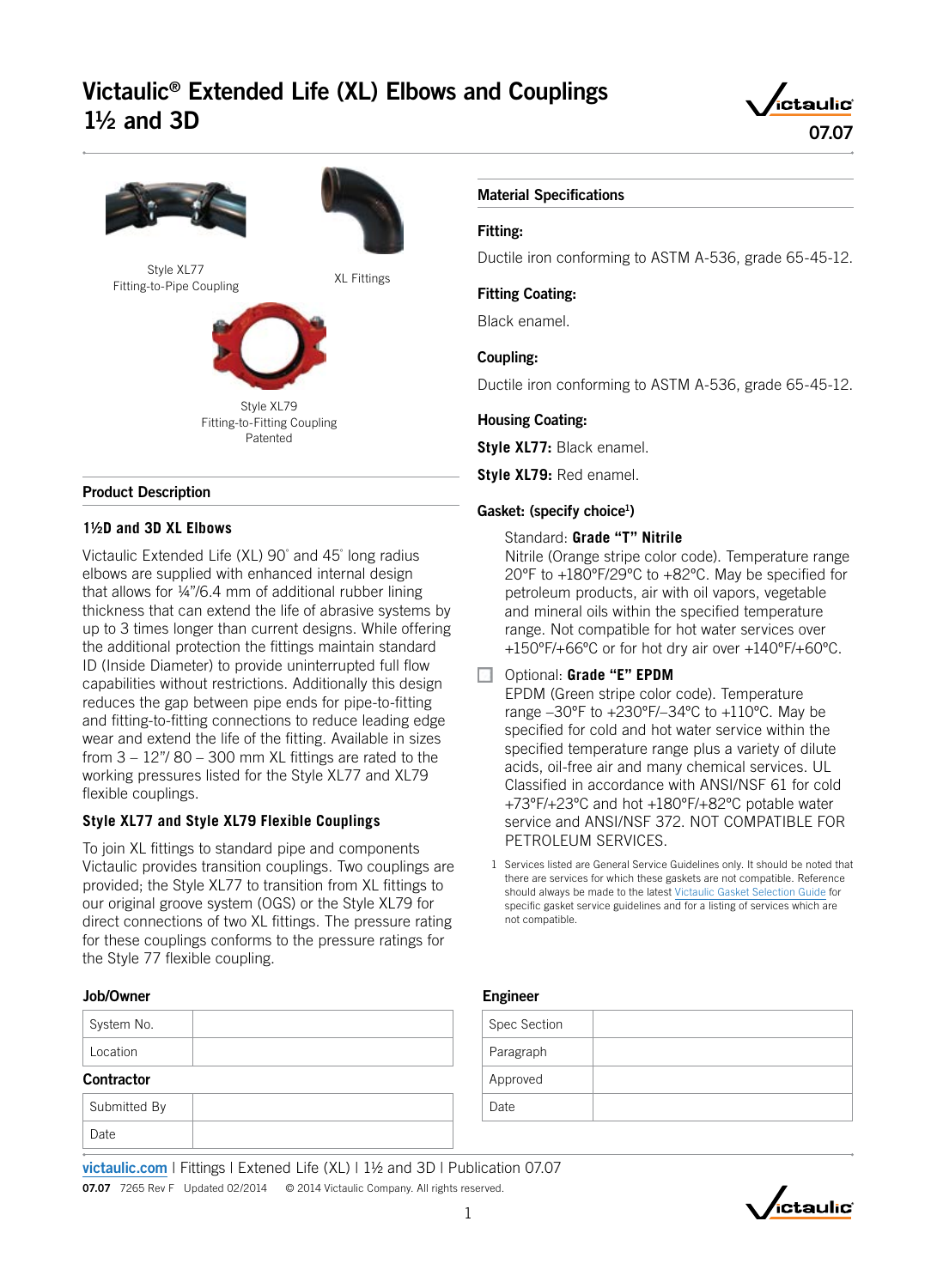#### Material Specifications (continued)

#### Bolts/Nuts:

For groove dimensions for rubber lining reference [publication 25.03.](http://static.victaulic.com/assets/uploads/literature/25.03.pdf)

Heat-treated plated carbon steel, trackhead meeting the physical and chemical requirements of ASTM A-449 and physical requirements of ASTM A-183

#### **Dimensions**

#### XL Long Radius

Steel Elbows- 1½D





No. XL100 No. XL110

|                               |                                      |            | <b>No. XL100</b><br>90° Elbow | <b>No. XL110</b><br>45° Elbow |                           |  |
|-------------------------------|--------------------------------------|------------|-------------------------------|-------------------------------|---------------------------|--|
| <b>Nominal</b><br><b>Size</b> | <b>XL Fitting</b><br>Outside<br>Dia. | C to $E^2$ | Approx.<br>Weight<br>Each     | C to $E^2$                    | Approx.<br>Weight<br>Each |  |
| inches                        | inches                               | inches     | lbs.                          | inches                        | lbs.                      |  |
| mm                            | mm                                   | mm         | kg                            | mm                            | kg                        |  |
| 3                             | 4.000                                | 5.88       | 7.0                           | 3.38                          | 5.0                       |  |
| 80                            | 101.6                                | 149        | 3.2                           | 86                            | 2.3                       |  |
| 4                             | 5.000                                | 7.50       | 12.5                          | 4.00                          | 7.0                       |  |
| 100                           | 127.0                                | 191        | 5.7                           | 102                           | 3.2                       |  |
| 5                             | 6.063                                | 9.25       | 21.5                          | 4.88                          | 13.0                      |  |
| 125                           | 154.0                                | 235        | 9.8                           | 124                           | 5.9                       |  |
| 6                             | 7.125                                | 10.75      | 29.0                          | 5.50                          | 18.5                      |  |
| 150                           | 181.0                                | 273        | 13.2                          | 140                           | 8.4                       |  |
| 8                             | 9.125                                | 14.25      | 66.0                          | 7.25                          | 35.0                      |  |
| 200                           | 231.8                                | 362        | 29.0                          | 184                           | 15.9                      |  |
| 10                            | 11.250                               | 15.00      | 92.0                          | 6.25                          | 42.0                      |  |
| 250                           | 285.8                                | 381        | 41.7                          | 159                           | 19.1                      |  |
| 12                            | 13.250                               | 18.00      | 135.0                         | 7.50                          | 67.0                      |  |
| 300                           | 336.6                                | 457        | 61.2                          | 191                           | 30.4                      |  |

2 C to E dimensions does not include 1/8"/3.3 mm of rubber lining on the face of the fitting.

# XL Long Radius

Steel Elbows - 3D





No. XL100 No. XL110

|                                         |                                                |                      | <b>No. XL100</b><br>90° Elbow          | <b>No. XL110</b><br>45° Elbow     |                      |                                   |
|-----------------------------------------|------------------------------------------------|----------------------|----------------------------------------|-----------------------------------|----------------------|-----------------------------------|
| <b>Nominal</b><br><b>Size</b><br>inches | <b>XL Fitting</b><br>Outside<br>Dia.<br>inches | C to $E^3$<br>inches | R-Dia.<br>to<br><b>Radius</b><br>Ratio | Approx.<br>Weight<br>Each<br>lbs. | C to $E^3$<br>inches | Approx.<br>Weight<br>Each<br>lbs. |
| mm                                      | mm                                             | mm                   |                                        | kg                                | mm                   | kg                                |
| 3                                       | 4.000                                          | 13.00                | 3.79                                   | 14.5                              | 7.75                 | 11.0                              |
| 80                                      | 101.6                                          | 330                  |                                        | 6.6                               | 197                  | 5.0                               |
| $\overline{4}$                          | 5.000                                          | 16.00                | 3.60                                   | 16.0                              | 9.00                 | 16.0                              |
| 100                                     | 127.0                                          | 407                  |                                        | 7.3                               | 229                  | 7.3                               |
| 5                                       | 6.063                                          | 20.00                | 3.68                                   | 52.0                              | 11.25                | 33.0                              |
| 125                                     | 154.0                                          | 508                  |                                        | 23.6                              | 286                  | 15.0                              |
| 6                                       | 7.125                                          | 24.00                | 3.70                                   | 88.0                              | 13.50                | 50.0                              |
| 150                                     | 181.0                                          | 610                  |                                        | 39.9                              | 343                  | 22.7                              |
| 8                                       | 9.125                                          | 32.00                | 3.77                                   | 129.0                             | 18.00                | 84.0                              |
| 200                                     | 231.8                                          | 813                  |                                        | 58.5                              | 457                  | 38.1                              |
| 10                                      | 11.250                                         | 40.00                | 3.81                                   | 231.5                             | 22.50                | 152.0                             |
| 250                                     | 285.8                                          | 1016                 |                                        | 105.0                             | 572                  | 69.0                              |
| 12                                      | 13.250                                         | 48.00                | 3.84                                   | 331.0                             | 27.00                | 214.0                             |
| 300                                     | 336.6                                          | 1219                 |                                        | 150.1                             | 686                  | 97.1                              |

3 C to E dimensions does not include 1/8"/3.3 mm of rubber lining on the face of the fitting.



[victaulic.com](http://www.victaulic.com)